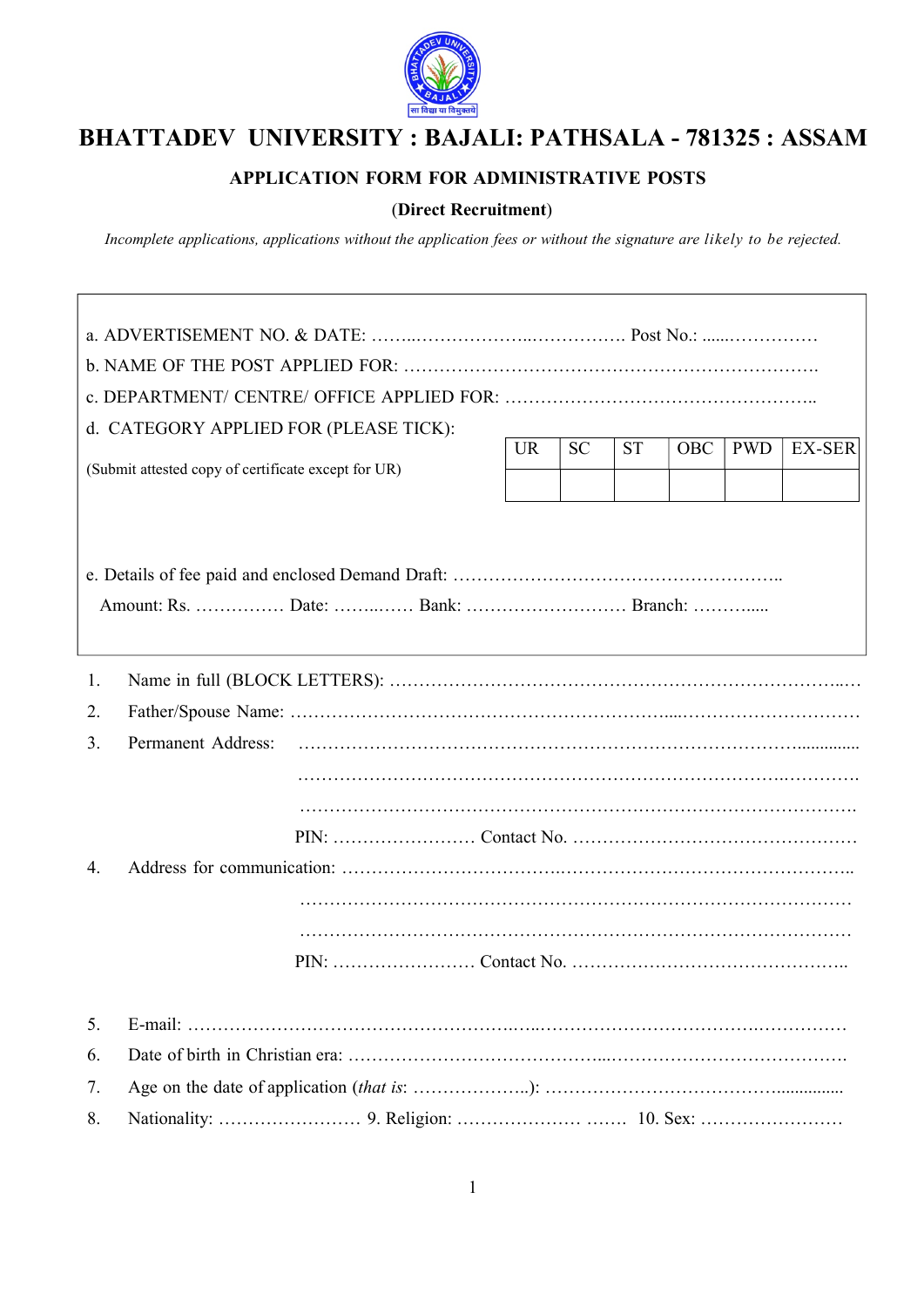11. Category (SC/ST/OBC/PWD/Ex-Serviceman) (please attach certificate): …………………………………

|  | 12. Details of Academic Qualifications (to be supported by attested photocopies): |  |  |  |  |  |  |  |  |  |
|--|-----------------------------------------------------------------------------------|--|--|--|--|--|--|--|--|--|
|--|-----------------------------------------------------------------------------------|--|--|--|--|--|--|--|--|--|

| Exam Passed    | Year of Passing | Division/Class | Percentage $(\% )$ | Name of the<br>Board/Univ. | Remarks, if any |
|----------------|-----------------|----------------|--------------------|----------------------------|-----------------|
| Matriculation/ |                 |                |                    |                            |                 |
| <b>HSLC</b>    |                 |                |                    |                            |                 |
| PU/HSSLC       |                 |                |                    |                            |                 |
|                |                 |                |                    |                            |                 |
| BA/BSc/        |                 |                |                    |                            |                 |
| BCom &         |                 |                |                    |                            |                 |
|                |                 |                |                    |                            |                 |
| equivalent     |                 |                |                    |                            |                 |
| MA/MSc/        |                 |                |                    |                            |                 |
| MCom or        |                 |                |                    |                            |                 |
| equivalent     |                 |                |                    |                            |                 |
| MPhil          |                 |                |                    |                            |                 |
|                |                 |                |                    |                            |                 |
| PhD            |                 |                |                    |                            |                 |
|                |                 |                |                    |                            |                 |
| Others (please |                 |                |                    |                            |                 |
| specify)       |                 |                |                    |                            |                 |
|                |                 |                |                    |                            |                 |
|                |                 |                |                    |                            |                 |
|                |                 |                |                    |                            |                 |

13. Details of past services (please enclose supporting documents):

| Name of the<br>Post held | Name of the<br>Institution | Length<br>services | of | Scale of pay<br>/Pay band/ $\,$<br>band pay/<br>$AGP/\,GP$ as<br>applicable | Temporary/<br>Permanent/<br>Ad-hoc etc | Nature of<br>duties | Remarks, if<br>any |
|--------------------------|----------------------------|--------------------|----|-----------------------------------------------------------------------------|----------------------------------------|---------------------|--------------------|
|                          |                            |                    |    |                                                                             |                                        |                     |                    |
|                          |                            |                    |    |                                                                             |                                        |                     |                    |
|                          |                            |                    |    |                                                                             |                                        |                     |                    |
|                          |                            |                    |    |                                                                             |                                        |                     |                    |
|                          |                            |                    |    |                                                                             |                                        |                     |                    |
|                          |                            |                    |    |                                                                             |                                        |                     |                    |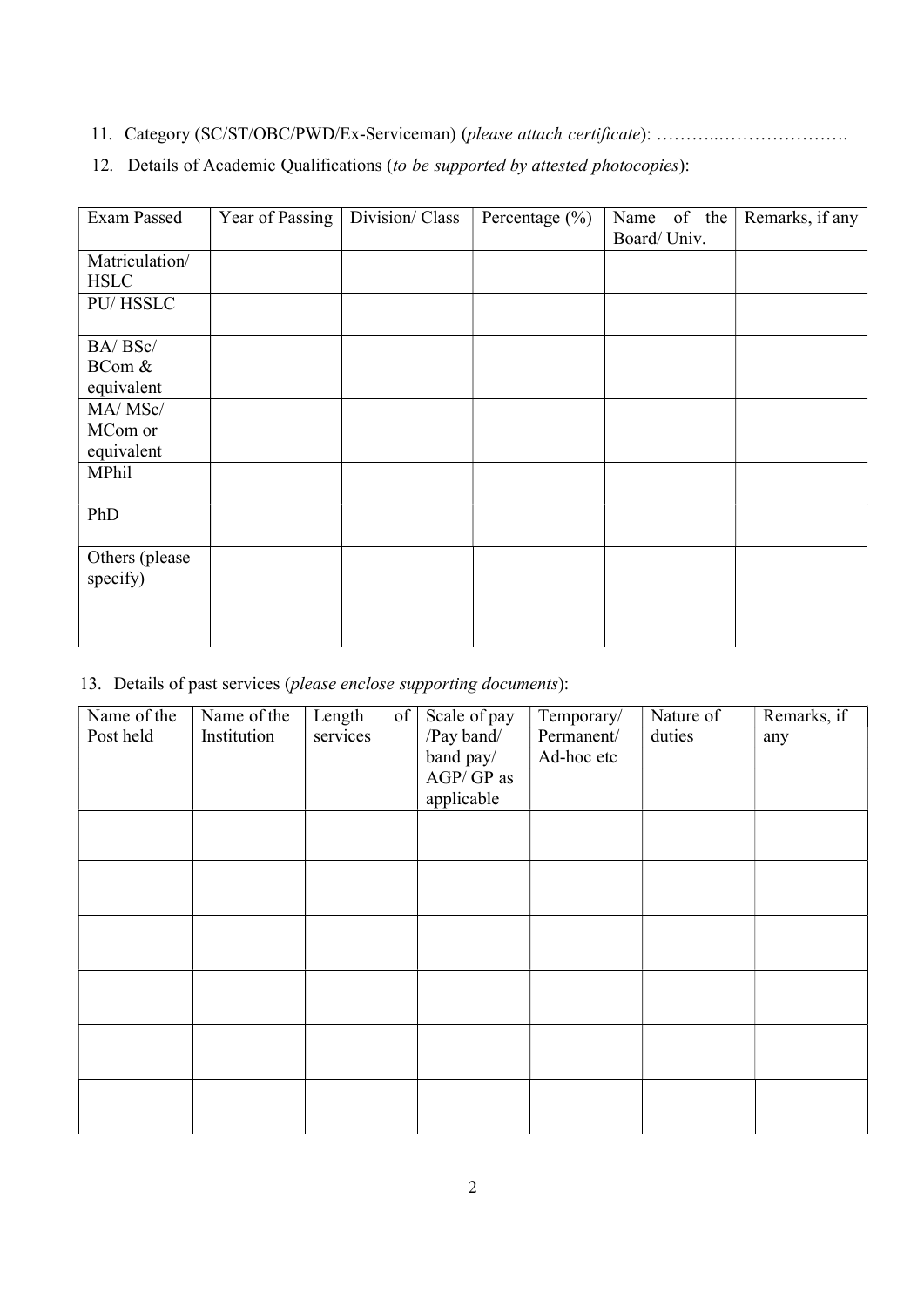- 14. Present Position held with Date:
- 15. Present Pay Band, Band Pay and AGP/GP:
- 16. Present Scale of Pay:
- 17. Name of the Employer, with Address:

18. Names and addresses (with e-mail id and phone number) of two referees not related to the applicant:

19. Any additional information that the candidate may wish to provide (use additional sheets, if necessary):

## 20. Declaration:

I hereby declare that I have carefully read and understood the instructions and regulations referred herein and that all the statements made in this application are true and complete to the best of my knowledge and belief. I understand that the competent authority can take appropriate action against me in case any of the information is found to be incorrect at any stage.

| Place: |  |
|--------|--|
|        |  |
|        |  |